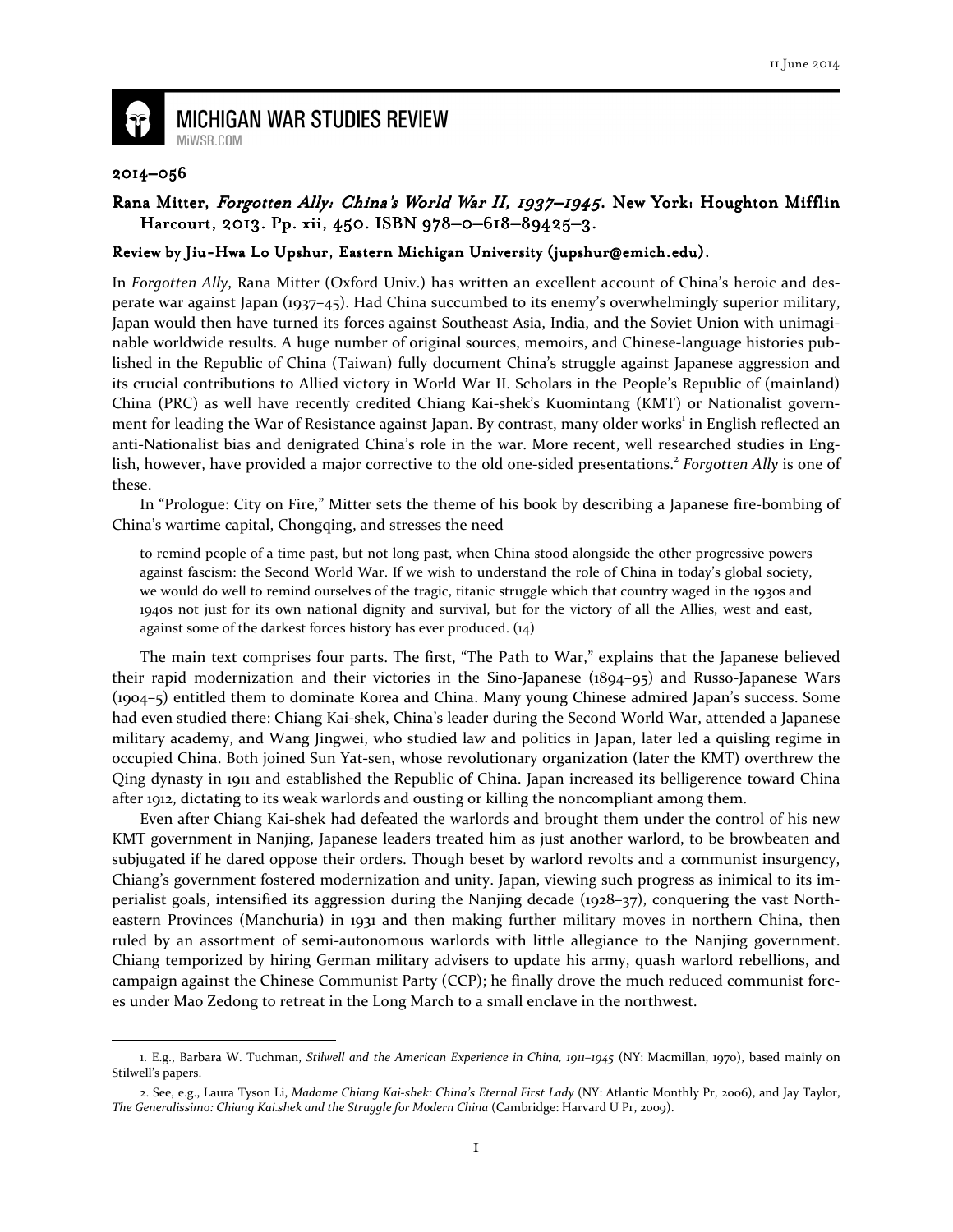Fearful of losing their chance to subjugate China, extremist Japanese officers staged a coup in February 1936, eliminating moderates and installing the most imperialistic officers and their civilian allies in power. Meanwhile, in China, Wang Jingwei had grown resentful of Chiang's leadership of the KMT because he felt that position should have been his. In trying to topple Chiang, he relied on Soviet advisers, allied himself with various warlords, and even advocated cooperation in Japanese domination. Neither he nor his politically ambitious wife was mollified by offers of positions in the Nanjing government.

Part II, "Disaster," begins with the Marco Polo Bridge Incident (7 July 1937), instigated by members of the powerful Japanese military detachment stationed in northern China; their goal was to create a second "Manchukuo" (alluding to Japan's existing puppet state in northeastern China). They were convinced they could eliminate the regional military rulers, who were only partially under Nanjing's control. But nearly all Chinese people realized that Japan would not be content with another lackey regime in Beijing and would seek to control all China, forcing it to fight for its existence. Only Wang and some members of his clique favored compromise with Japan. He even enlisted Hitler's ambassador to China to mediate a settlement. When this effort failed, Japanese troops poured into North China, crushing the ineffective local defenders and capturing its two principal cities, Beijing and Tianjin, by the end of July. In August, the KMT and CCP ended their civil war and formed a Second United Front to oppose the Japanese.

Japan expanded the war on 13 August 1937 with a massive assault on Shanghai. Chiang threw his best German-trained and equipped divisions into the fight, aided by over two hundred thousand soldiers of provincial army units that had previously shown doubtful loyalty to the central government. The three-month defense of Shanghai cost China 190,000 men from its best units, but bought time to move key factories and equipment in and around Shanghai together with many skilled workers up the Yangzi River into the undeveloped interior. (Many universities relocated as well.) Recent PRC historians call this episode "China's Dunkirk" (120). By the end of the year, after a defense that cost China eighty thousands soldiers, Japanese troops had taken Nanjing, wantonly raping and butchering some three hundred thousand of the city's inhabitants, by Chinese estimates.<sup>3</sup> Yet even such barbarities failed to force China to surrender.

China moved its capital to Wuhan, the nation's second greatest industrial hub, up the Yangzi River. To slow the enemy's advance, Chiang deployed eight hundred thousand troops to defend vital north-south railway lines and sections of the Grand Canal. In a last-ditch move to prevent the Japanese from crossing the Yellow River, he "resorted to using water instead of soldiers" by blowing up its crucial dams and dikes on 9 June 1938. Fifty-four thousand square kilometers of land were flooded, a half million people died, and 3–5 million more became refugees. These measures stalled the Japanese advance for five months, allowing much of China's modern industrial facilities to be transported farther up the Yangzi to Sichuan and other inland provinces. The Japanese took Wuhan and other cities along the Yangzi in fall 1938, subjecting their people to the same horrors they had visited on Nanjing. In northern China, communist guerrillas harassed the Japanese but were too weak to engage them in battle. For comparison, two years later, facing much better odds against Nazi Germany than China had against Japan, France surrendered within a month and twelve days to become Hitler's subject "ally."

Part III, "Resistance Alone," covers the period from late 1938 to late 1941. Western diplomats and reporters described Free China's capital as a poor and primitive city even before it suffered repeated Japanese fire bombings and was left to cope with an enormous influx of refugees. It had an air raid alarm system but no antiaircraft guns. In 1939, the USSR withdrew the aircraft and airmen it had sent to China two years before. Not until Madame Chiang recruited US volunteers under Gen. Clair Chennault to form an unofficial air corps—the "Flying Tigers"—did the city have any air defenses.

These dire conditions transformed the Chinese nation, as the war forged a new relationship between government and people. The millions who had followed the government to Free China expected to receive support and relief. In response, the government issued relief cards in return for labor on, for example, air raid shelters. It also provided free hospital care for the injured; shelter for refugees; centers for orphans; and  $\overline{\phantom{0}}$ 

<sup>3.</sup> W.E. Dodd, US ambassador to Berlin, reported that the Japanese ambassador to Germany boasted that his country's soldiers had "killed 500,000 Chinese people" (142).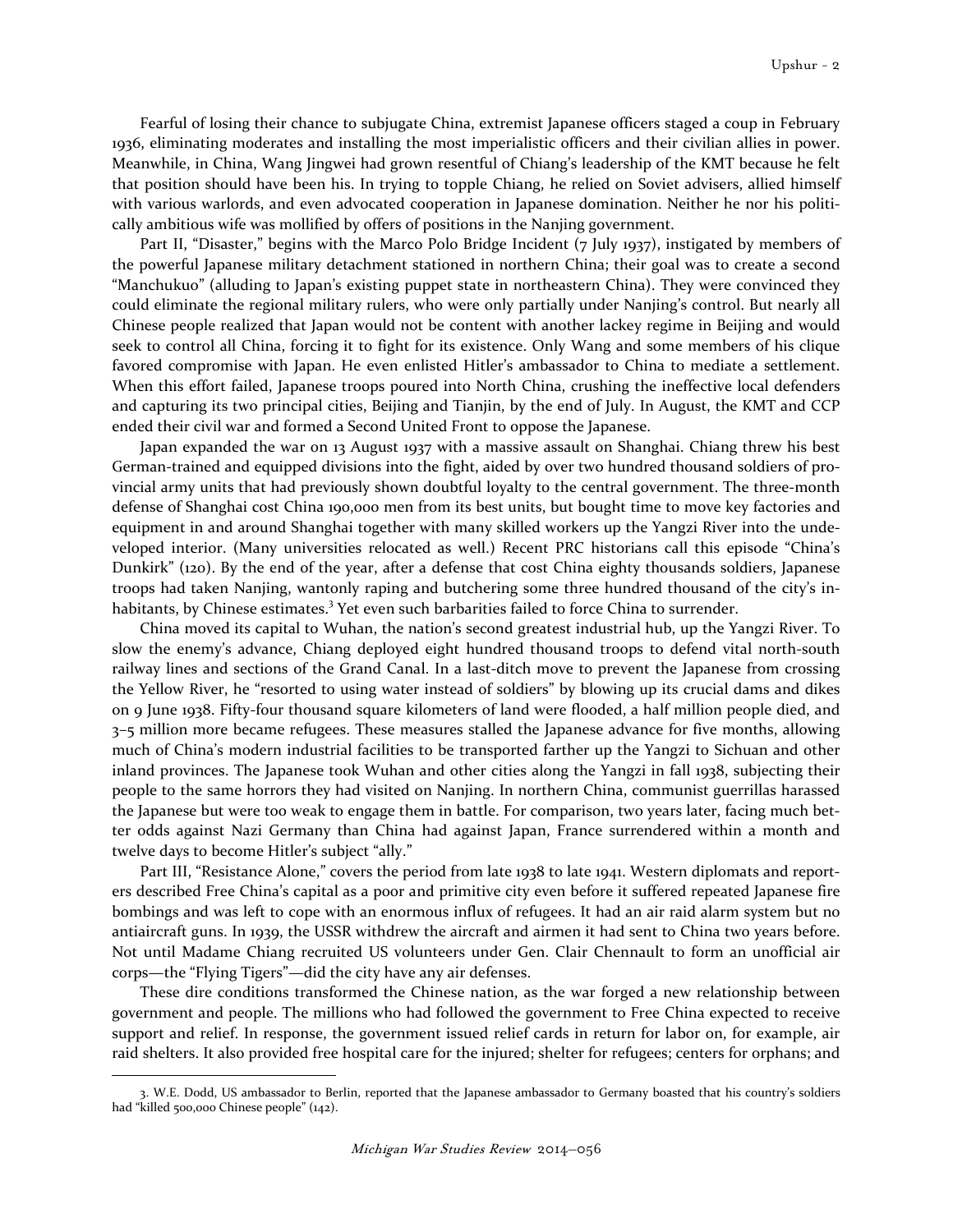free education and board for refugee students. By 1941, 1,059 care centers had registered and helped 9.2 million refugees. The scale of mobilization was unprecedented in Chinese history. The Government reached into the countryside to conscript troops and carry out agricultural improvements. For the first time tradition-bound women were recruited to work in factories, care for wounded soldiers, sew uniforms, etc. About three hundred thousand mostly educated youths went to Yanan, the CCP headquarters, to join the 1.4 million people under the communist government, which up to 1942 had suffered only 214 killed in Japanese air raids.

Up to 1939, Japan had enticed only a few insignificant renegades to collaborate, forming two bogus "governments" in northern China and one for the lower Yangzi region, its leaders ensconced in a Shanghai hotel; locals jokingly spoke of the "hotel government." Late in December 1939, Wang Jingwei secretly fled from Chongqing to Tokyo. Since he held the number two positions in both the KMT and the Chongqing government, his defection damaged China's cause. Despite Chiang's attempts to dissuade Wang, he was installed as Japan's puppet in his "capital city" of Nanjing in May 1940. His regime had no autonomy and its troops fought under Japanese orders. Occupied China under the Wang regime suffered severe Japanese economic exploitation and bore the main burden of supporting the occupation. Chinese called Wang and other quislings "hanjian," denoting that they had forfeited the right to be Chinese. China continued fighting, despite the unraveling of the KMT-CCP United Front by 1940, and the severing of its remaining links to the outside world when Japan ordered the Vichy regime to cut the Hanoi-to-China rail line. Since it could not end the war in China on its terms, Japan sought to conquer Southeast Asia after attacking the US naval base at Pearl Harbor and simultaneously assaulting British and Dutch colonies in the region as well as the Philippines, then an American protectorate.

Part IV, "The Poisoned Alliance," concerns the expansion of World War II to Asia after 8 December 1941. China was now no longer fighting alone and Chiang Kai-shek became the Allied commander in chief in the China theater. China's record of holding down over six hundred thousand Japanese troops stands in striking contrast to the swift collapse of Western forces in the Dutch East Indies, the Philippines, Hong Kong, Malaya, and Singapore. Chiang and his wife immediately visited British India, which was crucial for China-bound war supplies; much to British Prime Minister Winston Churchill's chagrin, Chiang became the first non-European head of state to hold talks with the leaders of India's independence movement, Mohandas Gandhi and Jawaharlal Nehru.

In 1942, China signed new, equal-status treaties with its Western allies to replace the unequal ones imposed on it during the previous century. In late 1943, the Japanese belatedly signed a new treaty with Wang, incorporating occupied China into Japan's Greater East Asia Co-Prosperity Sphere. In November 1943, Chiang and his wife attended an Allied summit conference with Churchill and President Franklin Roosevelt in Cairo, where China helped define such Allied war goals as the unconditional surrender of Japan, the return of all Chinese territory and installations held by the Japanese, and Korean independence. China also played a major role in establishing the United Nations, being designated (with the United States, Britain, the USSR, and France) as one of the "Big Five" powers that held permanent seats and veto power in the Security Council. Its wartime contributions richly justified these momentous gains in China's international status.

China, however, as the weakest among the Big Five, was assigned the lowest priority among the theaters of the Second World War. Thus, its annual allotment of American Lend-Lease funds and materials was a paltry 0.5–4.0 percent. Moreover, while Britain and the Soviet Union decided for themselves how to use their allotments, control of Lend-Lease funds in China rested with Joseph Stilwell, US Secretary of War George Marshall's protégé, who had been assigned to be Chiang's chief of staff. Stilwell had served under Marshall in the US military attaché's office in Beijing after World War I. He was promoted to lieutenant general to qualify for his position as Chiang's chief of staff. Presumably his knowledge of spoken Chinese, albeit of the barracks variety, also fitted him for the job. In Mitter's assessment, Stilwell "showed characteristics that suggested severe limitations on his skills as a military commander. He had a particular way of